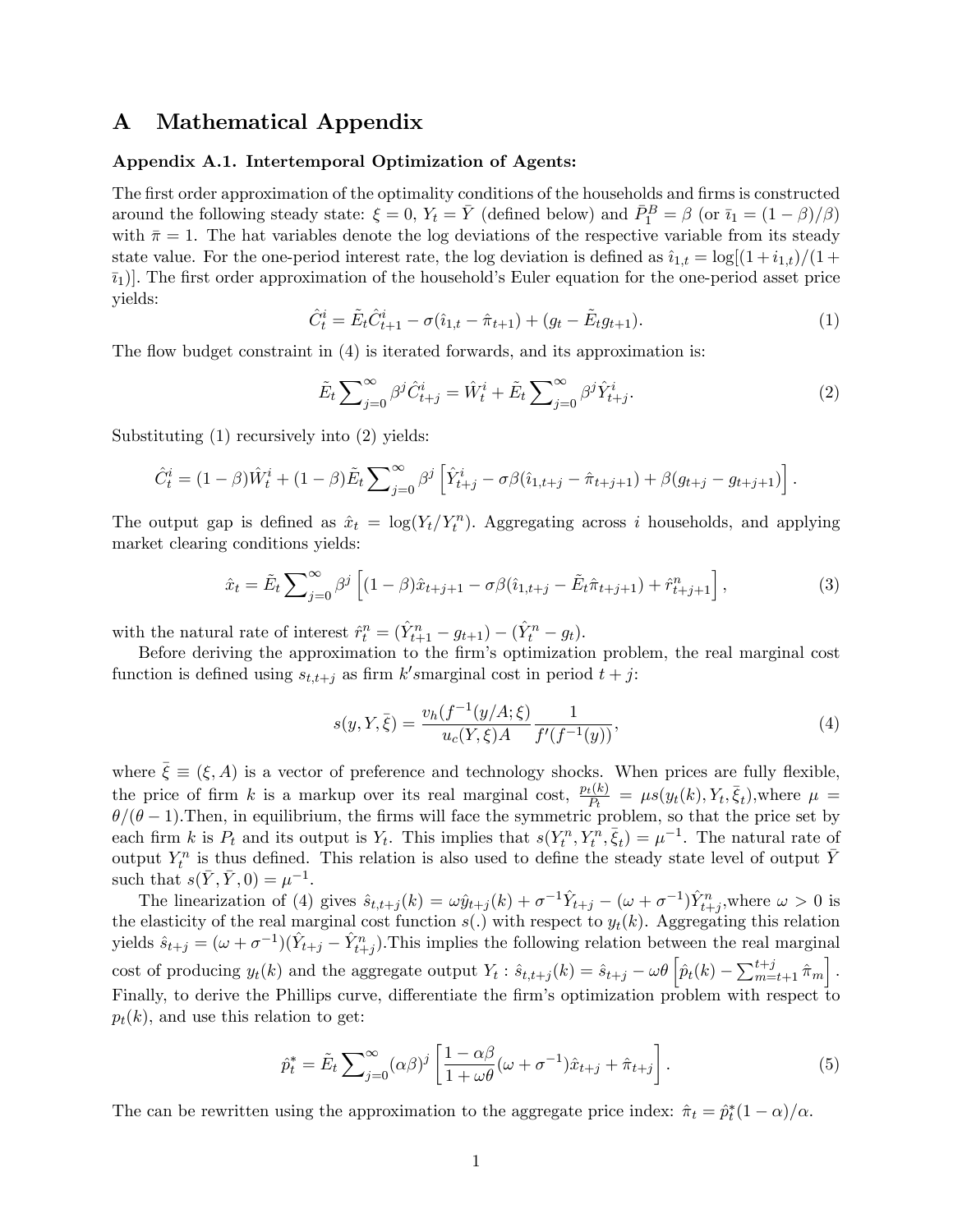#### Appendix A.2. Proof of Proposition 1:

In the flexible price limit of the benchmark model considered here, the one-period asset price is only a function of the exogenous endowment process:  $\hat{P}_{1,t} = a_t + b_t \hat{y}_{t-1} + \eta_t$ . With rational expectations, the fixed points of the beliefs are  $\bar{a} = 0$  and  $\bar{b} = \rho(1 - \rho)/\sigma$ , where  $\rho$  is the AR(1) parameter of the endowment process. The only process that will be forecasted by optimizing households is  $\hat{P}_{1,t}$ , since  $\hat{y}_t$  is assumed to be known with probability one. The actual evolution of the one period asset price will be determined as  $\hat{P}_{1,t} = T_0^p$  $\int_0^p (a_t, b_t) + T_z^p(a_t, b_t)\hat{y}_{t-1} + \eta_t$ . Now, the T – mappings are constructed as:

$$
T^{0,p}(a_t, b_t) = \frac{-\beta}{1-\beta} a_t^p \tag{6}
$$

$$
T^{z,p}(a_t, b_t) = \rho \left[ \frac{(1-\beta)\rho}{\sigma(1-\beta\rho)} - \frac{\beta b_t^{p,y}}{1-\beta\rho} \right] + \frac{\rho}{\sigma}
$$
(7)

The rational expectations equilibrium (REE) is defined as a fixed point of the mappings in  $(6)$ and (7):  $T(\bar{a}_t, \bar{b}_t) = (\bar{a}_t, \bar{b}_t)$ . Evans and Honkapohja (2001) use stochastic approximation results to show that the learning algorithm in  $(17)^1$  converges to this REE if the following ordinary differential equation is locally stable:  $\frac{\partial}{\partial \tau}(a_t, b_t) = T(a_t, b_t) - (a_t, b_t)$ . The required Jacobian, evaluated at  $(\bar{a}_t, \bar{b}_t)$ 

is 
$$
J(\bar{a}_t, \bar{b}_t) = \begin{bmatrix} -\frac{\beta}{1-\beta} & 0\\ 0 & -\frac{\beta \rho}{1-\beta \rho} \end{bmatrix} - \begin{bmatrix} 1 & 0\\ 0 & 1 \end{bmatrix}.
$$
  
As  $J(\bar{a}, \bar{b})$  has positive eigenvalues f

As  $J(\bar{a}_t, \bar{b}_t)$  has negative eigenvalues for  $0 < \beta, \rho < 1$ , the conditions for E-stability are satisfied. To obtain the asymptotic distribution of the parameters, I consider the system where the intercept term is not estimated, and set  $S_{t-1} = R_t$  to get:

$$
b_t = b_{t-1} + g S_{t-1}^{-1} \hat{y}_{t-1} [db_{t-1} \hat{y}_{t-1} + V_{b,t-1} \varepsilon_t]
$$
  
\n
$$
S_t = S_{t-1} + g(\hat{y}_t^2 - S_{t-1})
$$
\n(8)

This is in the standard form:  $\theta_t = \theta_{t-1} + g\mathcal{H}(\theta_{t-1}, X_t)$  where

$$
\theta_t = \begin{pmatrix} b_t \\ S_t \end{pmatrix}, \mathcal{H}(\theta_{t-1}, X_t) = \begin{pmatrix} \mathcal{H}_b(\theta_{t-1}, X_t) \\ \mathcal{H}_S(\theta_{t-1}, X_t) \end{pmatrix}, X_t = \begin{pmatrix} b_t \\ b_{t-1} \\ \varepsilon_t \end{pmatrix}
$$
(9)

and  $\mathcal{H}_b(\theta_{t-1}, X_t) = S_{t-1}^{-1}\hat{y}_{t-1}[db_{t-1}\hat{y}_{t-1} + V_{b,t-1}\varepsilon_t], \mathcal{H}_S(\theta_{t-1}, X_t) = (\hat{y}_t^2 - S_{t-1}).$  $t-1$ 

For infinite horizon asymptotic results, by Theorem 7.9 of Evans and Honkapohja (2001), the distribution of  $\theta_t$  can be approximated for small g and large t as  $\theta_t \sim N(\theta^{RE}, gC)$  where  $\theta^{RE} =$  $(\rho(1 - \rho), E\hat{y}_t^2)'$ , and  $C = \int_0^\infty e^{sB} \mathcal{R}^* e^{sB'} ds$ . Then,

$$
h_b(b, S) = \lim_{t \to \infty} E\mathcal{H}_b(\theta_{t-1}, X_t) = S^{-1} E \hat{y}_t^2 \left[ \frac{\rho}{\sigma} + \frac{\rho^2(\beta - 1)}{\sigma(1 - \beta \rho)} + b \left( \frac{-\beta \rho}{1 - \beta \rho} - 1 \right) \right]
$$
(10)  

$$
h_S(b, S) = \lim_{t \to \infty} E\mathcal{H}_S(\theta_{t-1}, X_t) = E \hat{y}_t^2 - S
$$

Also,

$$
B = D_{\theta}h(\theta^{RE}) = \begin{pmatrix} \begin{pmatrix} -1 \\ \frac{1}{2\beta\rho} \end{pmatrix} & 0 \\ 0 & -1 \end{pmatrix} = \begin{pmatrix} b_{11} & 0 \\ 0 & b_{22} \end{pmatrix}
$$
 (11)

 ${}^{1}$ Equation reference in original paper.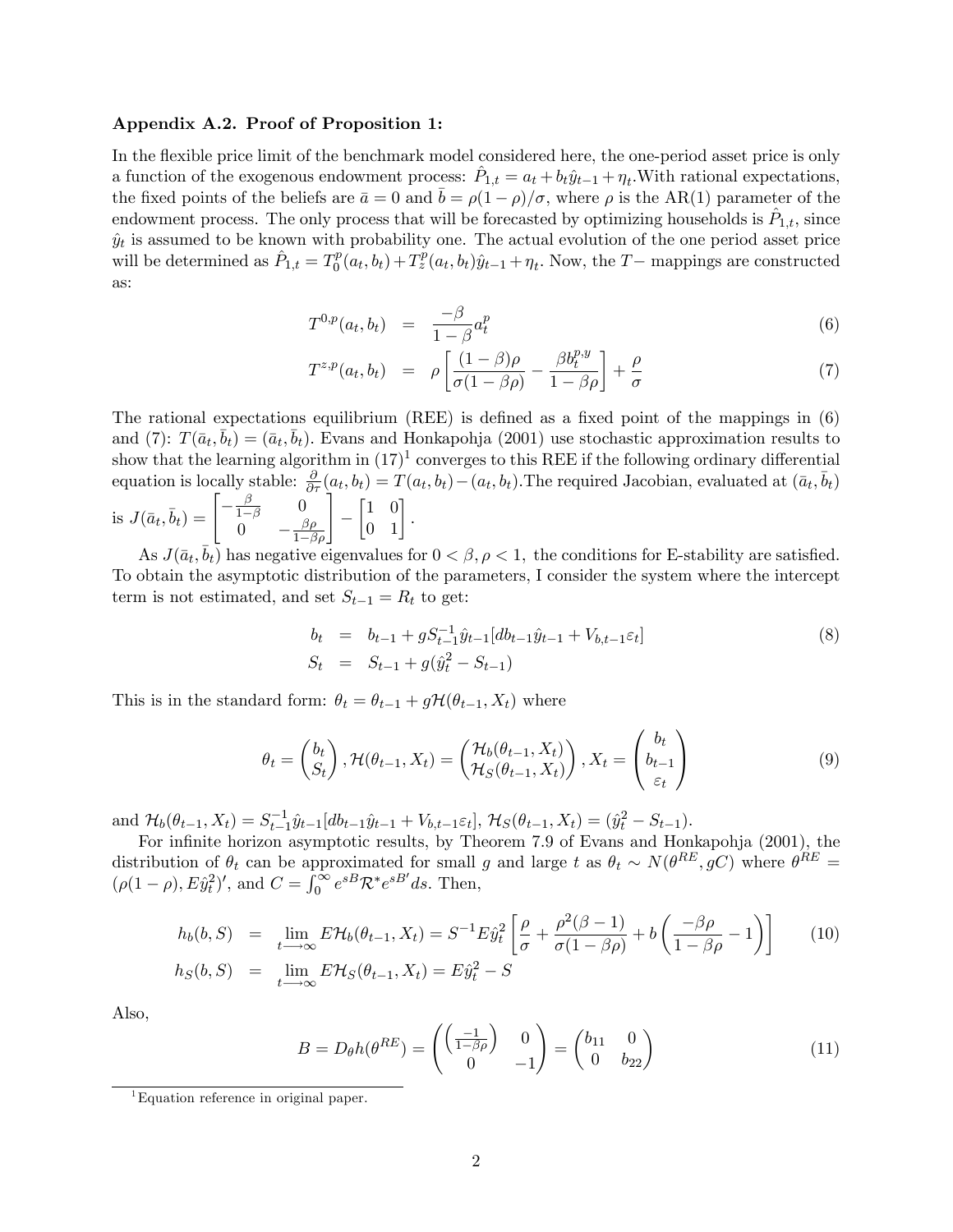$$
\mathcal{R}^{ij}(\theta) = \sum_{k=-\infty}^{\infty} cov[\mathcal{H}^{i}(\theta, X_{k}^{\theta}), \mathcal{H}^{j}(\theta, X_{0}^{\theta})]
$$

Considering only  $b, \mathcal{H}_b(\theta, X^{\theta}) = S_{t-1}^{-1}\hat{y}_{t-1}[db\hat{y}_{t-1}+V_b\varepsilon_t]$  and  $\mathcal{R}^{ij}(b) = \sum_{k=-\infty}^{\infty} [\dots + cov[\mathcal{H}^{i}(\theta, X_0^{\theta}), \mathcal{H}^{j}(\theta, X_0^{\theta})] +$  $cov[\mathcal{H}^{i}(\theta, X_1^{\theta}), \mathcal{H}^{j}(\theta, X_0^{\theta})] + ...].$  At  $\theta^{RE}$ ,  $cov[\mathcal{H}^{i}(\theta, X_t^{\theta}), \mathcal{H}^{j}(\theta, X_t^{\theta})] = \frac{(1-\rho)^2}{\sigma^2}$  $\sigma^2$  $\frac{\sigma_{\varepsilon}^2}{E\hat{y}_t^2}$ . This is valid since the unconditional expectation is taken as  $t \longrightarrow \infty$ . Since  $\hat{y}_{t-1}^2$ ,  $\varepsilon_t^2$  are independent random variables,  $E(\hat{y}_{t-1}^2 \varepsilon_t^2) = E\hat{y}_{t-1}^2 \sigma_{\varepsilon}^2$ . Other sums in the series are  $cov[\mathcal{H}^i(\theta, X_{t+1}^{\theta}), \mathcal{H}^j(\theta, X_t)] = \frac{1}{(E\hat{y}_t^2)^2} \frac{(1-\rho)^2}{\sigma^2} E(\hat{y}_t \varepsilon_{t+1} \hat{y}_{t-1} \varepsilon_t)$ 

0. Therefore, for  $b, \mathcal{R}^*(b) = \frac{(1-\rho)^2}{\sigma^2}$  $\sigma^2$  $\frac{\sigma_{\varepsilon}^2}{E\hat{y}_t^2}$  and  $C = \frac{(1-\rho)^2}{\sigma^2}$  $\frac{(-\rho)^2}{\sigma^2} \frac{(1-\beta \rho)(1-\rho^2)}{2}$  $\frac{y(1-\rho^{-})}{2}$ .

## Appendix A.3. Proof of Proposition 2:

I first consider the Expectations Hypothesis regression for  $n = 2$ :

$$
\hat{i}_{1,t+1} - \hat{i}_{2,t} = \alpha + \gamma(\hat{i}_{2,t} - \hat{i}_{1,t}) + e_t \tag{12}
$$

where  $\hat{i}_{1,t} = -T_{b,t-1}\hat{y}_{t-1} - V_{b,t-1}\varepsilon_t$  and  $\hat{i}_{1,t+1} = -T_{b,t}\hat{y}_t - V_{b,t}\varepsilon_{t+1}, \hat{i}_{2,t} = \frac{1}{2}$  $\frac{1}{2}(y_{1,t}+E_t y_{1,t+1}).$ 

In the regression in  $(12)$ , define X and Y where

$$
X = \hat{i}_{2,t} - \hat{i}_{1,t} = \frac{\hat{y}_{t-1}}{2} T_{b,t-1} (1 - \rho) - \frac{\varepsilon_t}{2} (T_{b,t-1} - V_{b,t-1})
$$
(13)  

$$
Y = \hat{i}_{1,t+1} - \hat{i}_{2,t} = \hat{y}_{t-1} \left[ -T_{b,t} \rho + \frac{1}{2} T_{b,t-1} (1 + \rho) \right] + \varepsilon_t (-T_{b,t} + \frac{1}{2} (V_{b,t-1} + T_{b,t-1})) - V_{b,t} \varepsilon_{t+1}
$$

For computing the asymptotic bias in  $\gamma$ :

$$
p \lim_{T \to \infty} T^{-1} \sum_{t=1}^{T} (X_t[\varepsilon_t(-T_{b,t} + \frac{1}{2}(V_{b,t-1} + T_{b,t-1})) - V_{b,t}\varepsilon_{t+1}])
$$

$$
-p \lim_{T \to \infty} \left(T^{-1} \sum_{t=1}^{T} X_t\right) p \lim_{T \to \infty} \left(T^{-1} \sum_{t=1}^{T} e_t\right)
$$

$$
p \lim_{T \to \infty} (T^{-1} \sum_{t=1}^{T} X_t^2 - (T^{-1} \sum_{t=1}^{T} X_t)^2)
$$
(14)

Consider the following term:

$$
T^{-1} \sum_{t=1}^{T} X_t = T^{-1} \sum_{t=1}^{T} \left[ \frac{1}{2} T_{b,t-1} (1 - \rho) \hat{y}_{t-1} - \frac{1}{2} \varepsilon_t (T_{b,t-1} - V_{b,t-1}) \right]
$$
(15)

From Evans and Honkapohja (2001), when the E-stability conditions are satisfied (as they are for the present case), for the constant gain algorithm, the following results are obtained: (a) the estimates of the updated coefficients are unbiased asymptotically, i.e.,  $E(b_t) \longrightarrow b^{RE}$  as  $t \longrightarrow \infty$ ; (b)  $b_t$  approaches a limiting normal distribution  $N(b^{RE}, gC)$  where C is the variance-covariance matrix of the updated coefficients.

From adaptive learning  $b_t = b_{t-1} + g R_t^{-1} \hat{y}_{t-1} [(T_{b,t-1} - b_{t-1}) \hat{y}_{t-1} + V_{b,t-1} \varepsilon_t].$  I further assume that  $R_t$  is not updated, and is equal to the RE value:  $\overline{R}$ . The relevant T-mappings are:

$$
T_{b,t} = \frac{\rho}{\sigma} + \rho \left[ \frac{-\beta b_t}{1 - \beta \rho} + \frac{\rho(\beta - 1)}{\sigma(1 - \beta \rho)} \right]
$$
  
\n
$$
V_{b,t} = \left[ \frac{-\beta b_t}{1 - \beta \rho} + \frac{\rho(\beta - 1)}{\sigma(1 - \beta \rho)} \right] + \frac{1}{\sigma}
$$
\n(16)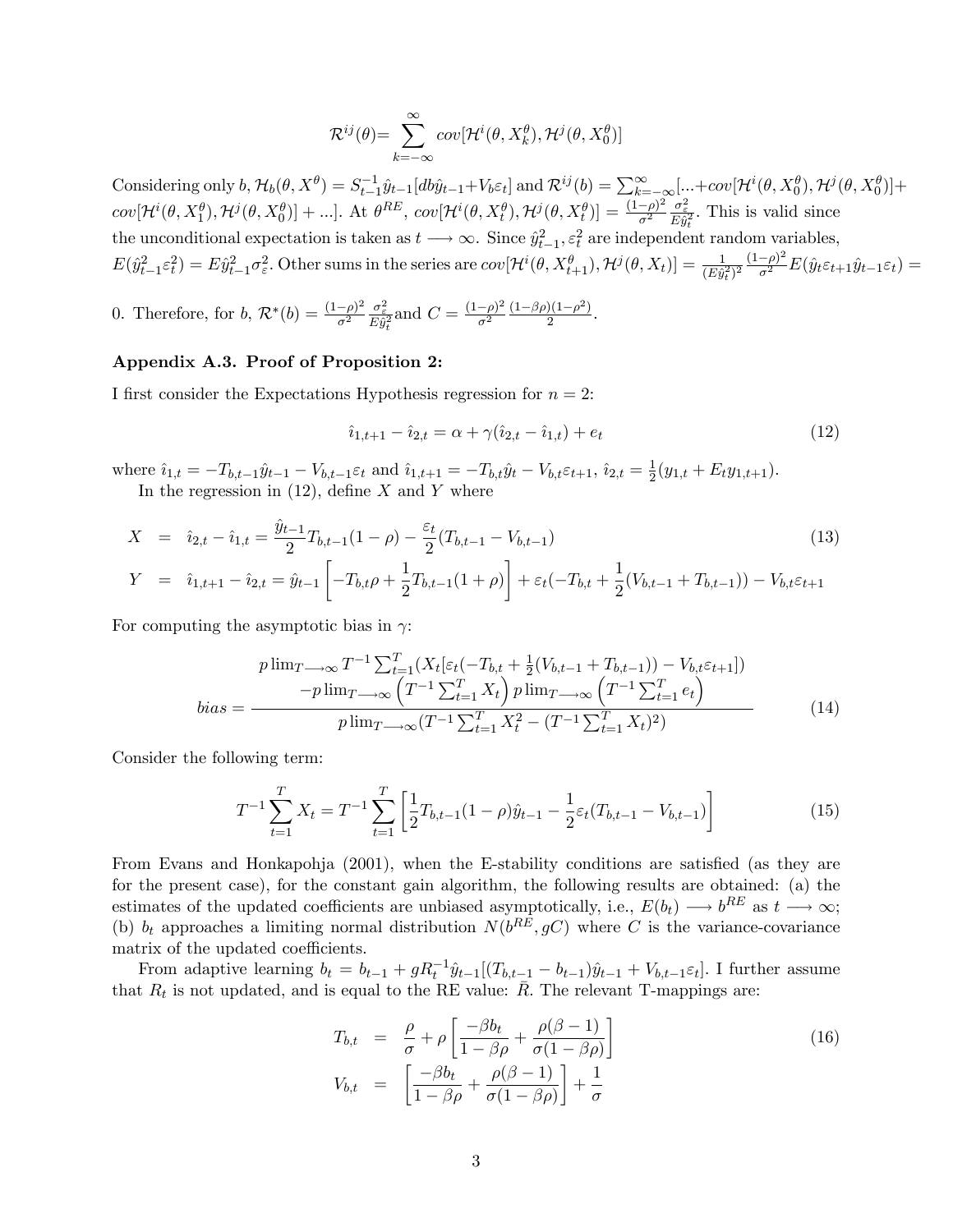Then,

$$
p \lim_{T \to \infty} T^{-1} \sum_{t=1}^{T} (T_{b,t-1} \hat{y}_{t-1}) = -\frac{\beta \rho}{1 - \beta \rho} p \lim_{T \to \infty} T^{-1} \sum_{t=1}^{T} \left( b_{t-1} \sum_{j=0}^{\infty} \rho^{j} \varepsilon_{t-1-j} \right)
$$
(17)

Using the independence of random variables, and the weak law of large numbers,  $T^{-1} \sum_{t=1}^{T} (T_{b,t-1}\hat{y}_{t-1}) =$ 0. For the second term in  $T^{-1} \sum_{t=1}^{T} (X_t)$ :

$$
T^{-1} \sum_{t=1}^{T} [\varepsilon_t (T_{b,t-1} - V_{b,t-1})] = (1 - \rho) \frac{\beta}{1 - \beta \rho} T^{-1} \sum_{t=1}^{T} (\varepsilon_t b_{t-1})
$$
(18)

Rewriting  $T^{-1} \sum_{t=1}^{T} (\varepsilon_t b_{t-1})$ , and applying  $p \lim_{T \to \infty} T^{-1} \sum_{t=1}^{T} (\varepsilon_t b_{t-1}) = p \lim_{T \to \infty} T^{-1} \sum_{t=1}^{T} (X_t) =$ 0; we get:

$$
T^{-1} \sum_{t=1}^{T} \left[ \varepsilon_t (b_{t-2} + g R_t^{-1} \hat{y}_{t-2} [(T_{b,t-2} - b_{t-2}) \hat{y}_{t-2} + V_{b,t-2} \varepsilon_{t-1}] \right) \tag{19}
$$
  
= 
$$
T^{-1} \sum_{t=1}^{T} (\varepsilon_t b_{t-2}) + g R_t^{-1} T^{-1} \sum_{t=1}^{T} (\varepsilon_t \hat{y}_{t-2} [(T_{b,t-2} - b_{t-2}) \hat{y}_{t-2} + V_{b,t-2} \varepsilon_t])
$$

And  $p \lim_{T \to \infty} T^{-1} \sum_{t=1}^{T} (\varepsilon_t b_{t-1}) = 0$ . Therefore,  $p \lim_{T \to \infty} T^{-1} \sum_{t=1}^{T} (X_t) = 0$ . Similar reasoning as above implies  $p \lim_{T \to \infty} T^{-1} \sum_{t=1}^{T} (e_t) = 0$ . For  $T^{-1} \sum_{t=1}^{T} (X_t e_t)$ :

$$
T^{-1} \sum_{t=1}^{T} (X_t e_t) = T^{-1} \sum_{t=1}^{T} \begin{bmatrix} \frac{1}{2} T_{b,t-1} (1-\rho) \hat{y}_{t-1} \varepsilon_t (-T_{b,t} + \frac{1}{2} (V_{b,t-1} + T_{b,t-1})) \\ + \frac{1}{2} T_{b,t-1} (1-\rho) \hat{y}_{t-1} V_{b,t} \varepsilon_{t+1} \\ - \frac{1}{2} \varepsilon_t (T_{b,t-1} - V_{b,t-1}) \varepsilon_t (-T_{b,t} + \frac{1}{2} (V_{b,t-1} + T_{b,t-1})) \\ - \frac{1}{2} \varepsilon_t (T_{b,t-1} - V_{b,t-1}) V_{b,t} \varepsilon_{t+1} \end{bmatrix}
$$
(20)

Again, using the independence of  $b_t^2$  and  $\varepsilon_t$ ,  $T^{-1} \sum_{t=1}^T (X_t e_t)$  reduces to:

$$
T^{-1} \sum_{t=1}^{T} (X_t e_t) = -\frac{1}{2} T^{-1} \sum_{t=1}^{T} \left[ \varepsilon_t^2 (T_{b,t-1} - V_{b,t-1}) (-T_{b,t} + \frac{1}{2} (V_{b,t-1} + T_{b,t-1})) \right]
$$
(21)

Also,

$$
T^{-1} \sum_{t=1}^{T} [(T_{b,t-1} - V_{b,t-1})T_{b,t}]
$$
\n
$$
= (1 - \rho) \left(\frac{\rho}{\sigma}\right)^2 - (1 - \rho)\rho T^{-1} \sum_{t=1}^{T} \left(\frac{\beta b_{t-1}}{1 - \beta \rho} \frac{\beta b_t}{1 - \beta \rho}\right)
$$
\n
$$
-2 \frac{\rho^2 (1 - \rho)^2 \beta \rho (1 - \beta)}{\sigma^2 (1 - \beta \rho)^2} - \frac{\rho^3 (1 - \rho)(1 - \beta)^2}{\sigma^2 (1 - \beta \rho)^2}
$$
\n(22)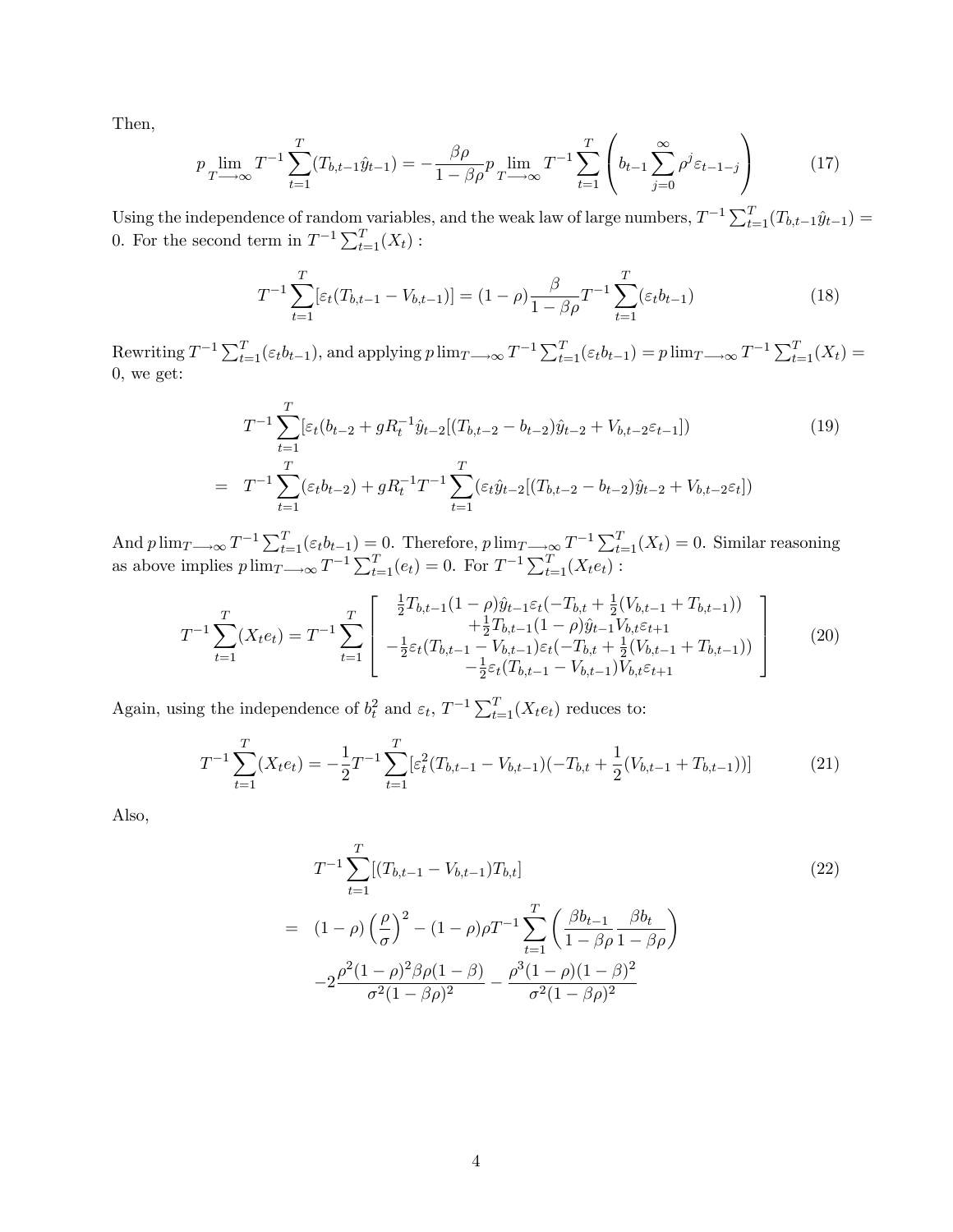and as  $t \longrightarrow \infty$   $E(b_t^2) = gC + \frac{\rho^2(1-\rho)^2}{\sigma^2}$ ,

$$
T^{-1} \sum_{t=1}^{T} (T_{b,t}^2 - V_{b,t}^2) = \left[ \frac{\beta^2 (\rho^2 - 1)}{(1 - \beta \rho)^2} \right] (gC + \rho^2 (1 - \rho^2))
$$
\n
$$
+ 2 \frac{\rho (1 - \rho)}{\sigma} \left[ \frac{\beta (1 - \rho)}{\sigma (1 - \beta \rho)^2} (1 - \rho^2) \right] - \frac{(1 - \rho)^2}{\sigma^2 (1 - \beta \rho)^2} [1 - \rho^2]
$$
\n(23)

Finally, I have:

$$
T^{-1} \sum_{t=1}^{T} (X_t e_t) = \frac{\sigma_{\varepsilon}^2}{2} \left[ \frac{(1-\rho)\left(\frac{\rho}{\sigma}\right)^2 - (1-\rho)\rho T^{-1} \sum_{t=1}^{T} \left(\frac{\beta b_{t-1}}{1-\beta\rho} \frac{\beta b_{t}}{1-\beta\rho}\right)}{-2 \frac{\rho^2 (1-\rho)^2 \beta \rho (1-\beta)}{\sigma^2 (1-\beta \rho)^2} - \frac{\rho^3 (1-\rho)(1-\beta)^2}{\sigma^2 (1-\beta \rho)^2}} \right]
$$
(24)  
+ 
$$
\frac{\sigma_{\varepsilon}^2}{2} \left[ \frac{\left[\frac{\beta^2 (\rho^2 - 1)}{(1-\beta\rho)^2}\right] \left(gC + \rho^2 (1-\rho^2)\right)}{+\frac{\beta (1-\rho)}{\sigma^2 (1-\beta \rho)^2} (1-\rho^2)\right]} - \frac{(1-\rho)^2}{\sigma^2 (1-\beta \rho)^2} \left[1-\rho^2\right]
$$

Using  $E(b_t\hat{y}_t^2)$  and  $E(b_t^2\hat{y}_t^2) = 0$ , and  $E(b_tb_{t+1}) = E(b_t^2)$ , we get:

$$
\frac{p \lim_{T \to \infty} T^{-1} \sum_{t=1}^{T} (X_t e_t)}{p \lim_{T \to \infty} (T^{-1} \sum_{t=1}^{T} X_t^2)} - 1 = \frac{\sigma_{\varepsilon}^2}{2} \left[ A - \frac{\beta^2 (1 - \rho)}{(1 - \beta \rho)^2} E(b_t^2) \right] - 1 \tag{25}
$$

where

$$
A = (1 - \rho) \left(\frac{\rho}{\sigma}\right)^2 - 2 \frac{\rho^2 (1 - \rho)^2 \beta \rho (1 - \beta)}{\sigma^2 (1 - \beta \rho)^2} - \frac{\rho^3 (1 - \rho)(1 - \beta)^2}{\sigma^2 (1 - \beta \rho)^2} + 2 \frac{\rho (1 - \rho)}{\sigma} \left[\frac{\beta (1 - \rho)}{\sigma (1 - \beta \rho)^2} (1 - \rho^2)\right] - \frac{(1 - \rho)^2}{\sigma^2 (1 - \beta \rho)^2} [1 - \rho^2]
$$
(26)

is negative. Thus, the bias is negative, and the slope estimator  $\gamma$  is less than one. For longer yields, the same reasoning applies, as the  $T$ -mappings are monotonic transformations of the mappings considered here.

#### A. 4: Proof of Proposition 3:

Under RE, the one-period asset price is  $\hat{P}^{RE}_{1,t} = \frac{\rho(1-\rho)}{\sigma} \hat{y}_{t-1} + \frac{(1-\rho)}{\sigma} \varepsilon_t$  and its variance is  $V(P^{RE}_{1,t}) =$  $\frac{\rho^2(1-\rho)^2}{\sigma^2}E(\hat{y}_{t-1}^2) + \frac{(1-\rho)^2}{\sigma^2}E(\varepsilon_t^2)$ . Under learning, the corresponding variables are  $\hat{P}_{1,t}^L = T_a + T_b\hat{y}_{t-1} + T_b\hat{y}_{t-1}$  $t-1$  $V_b \varepsilon_t$ , and  $V(\hat{P}_{1,t}^L) = E [T_a + T_b \hat{y}_{t-1} + V_b \varepsilon_t - E(T_a + T_b \hat{y}_{t-1} + V_b \varepsilon_t)]^2$ .

For evaluating the unconditional expectations, as  $g \longrightarrow \bar{g}$ , gt becomes large,  $E(T_a) = 0$  and  $E(T_b\hat{y}_{t-1}) = E\left[\left(\rho \left[\frac{-\beta b_{t-1}}{1-\beta \rho} - \frac{(1-\beta)\rho}{\sigma(1-\beta \rho)}\right]\right]\right]$  $\sigma(1-\beta\rho)$  $+\frac{\rho}{a}$  $\sigma$  $\hat{y}_{t-1}$  = 0. Similarly,  $E(V_b \varepsilon_t) = 0$ . Now, the mappings are:

$$
T_a = \frac{-\beta}{1-\beta} a_t; \ T_b = \rho \left[ \frac{-\beta b_t}{1-\beta \rho} - \frac{(1-\beta)\rho}{\sigma(1-\beta \rho)} \right] + \frac{\rho}{\sigma}
$$
  
\n
$$
V_b = \left[ \frac{-\beta b_t}{1-\beta \rho} - \frac{(1-\beta)\rho}{\sigma(1-\beta \rho)} \right] + \frac{1}{\sigma}
$$
\n(27)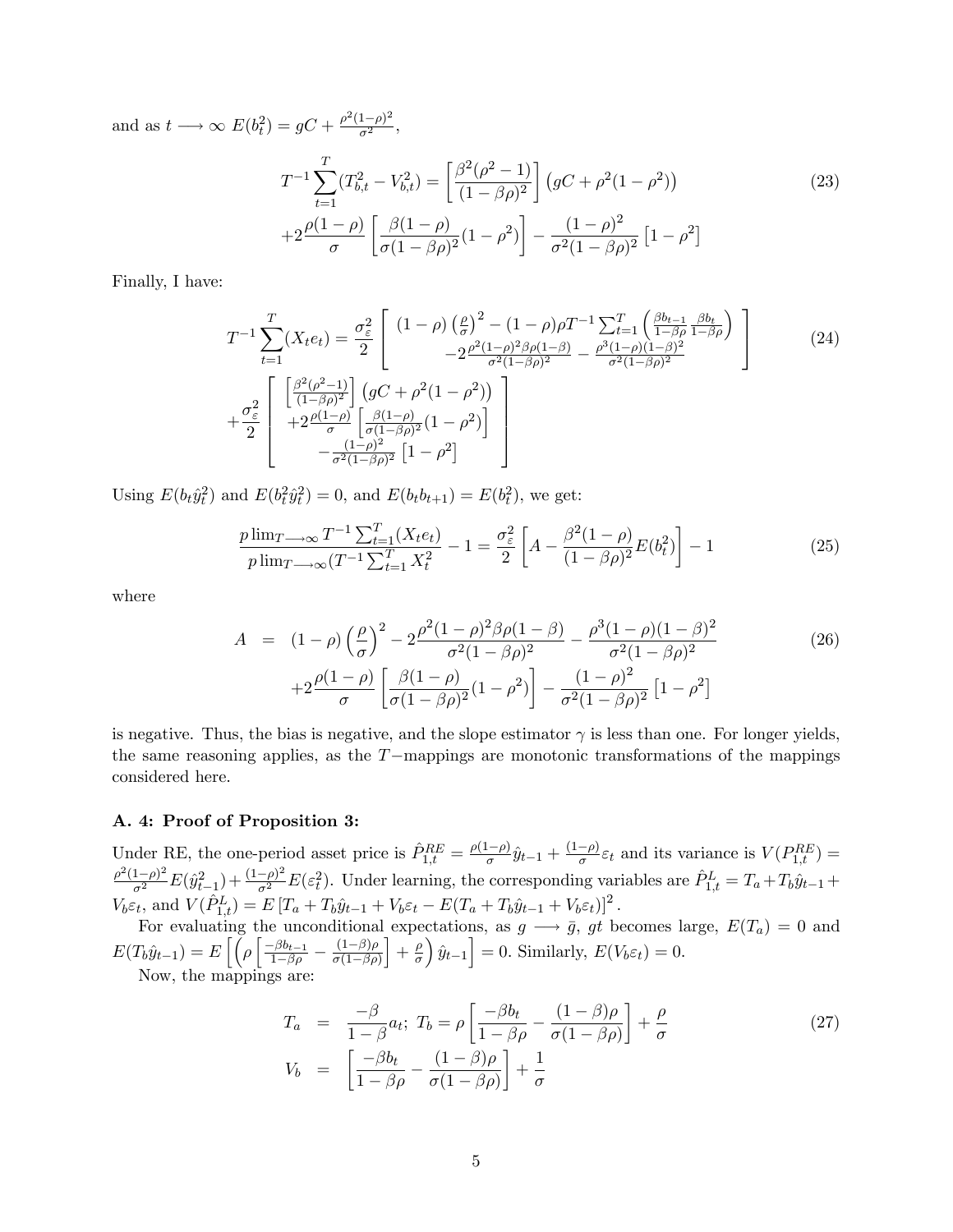Then the difference between learning and RE variance is given by:

$$
V(\hat{P}_{1,t}^{L}) - V(\hat{P}_{1,t}^{RE}) = \frac{\beta^{2}}{(1-\beta)^{2}} E(a_{t}^{2})
$$
  
+
$$
E(\hat{y}_{t-1}^{2}) \left[ \left( -\frac{(1-\beta)\rho^{2}}{\sigma(1-\beta\rho)} + \frac{\rho}{\sigma} \right)^{2} - \frac{\rho^{2}(1-\rho)^{2}}{\sigma^{2}} \right]
$$
  
+
$$
E(\varepsilon_{t}^{2}) \left[ \left( -\frac{(1-\beta)\rho}{\sigma(1-\beta\rho)} + \frac{1}{\sigma} \right)^{2} - \frac{(1-\rho)^{2}}{\sigma^{2}} \right]
$$
 (28)

The constant terms in second and third terms are positive for all values of  $\sigma$  and  $\beta, \rho \in (0, 1)$ . Therefore,  $V(\hat{P}_{1,t}^L) = V(\hat{P}_{1,t}^{RE}) + f(V(a_t))$ , positive constants). As the one-period yield is a linear transformation of the one-period price, the result follows.